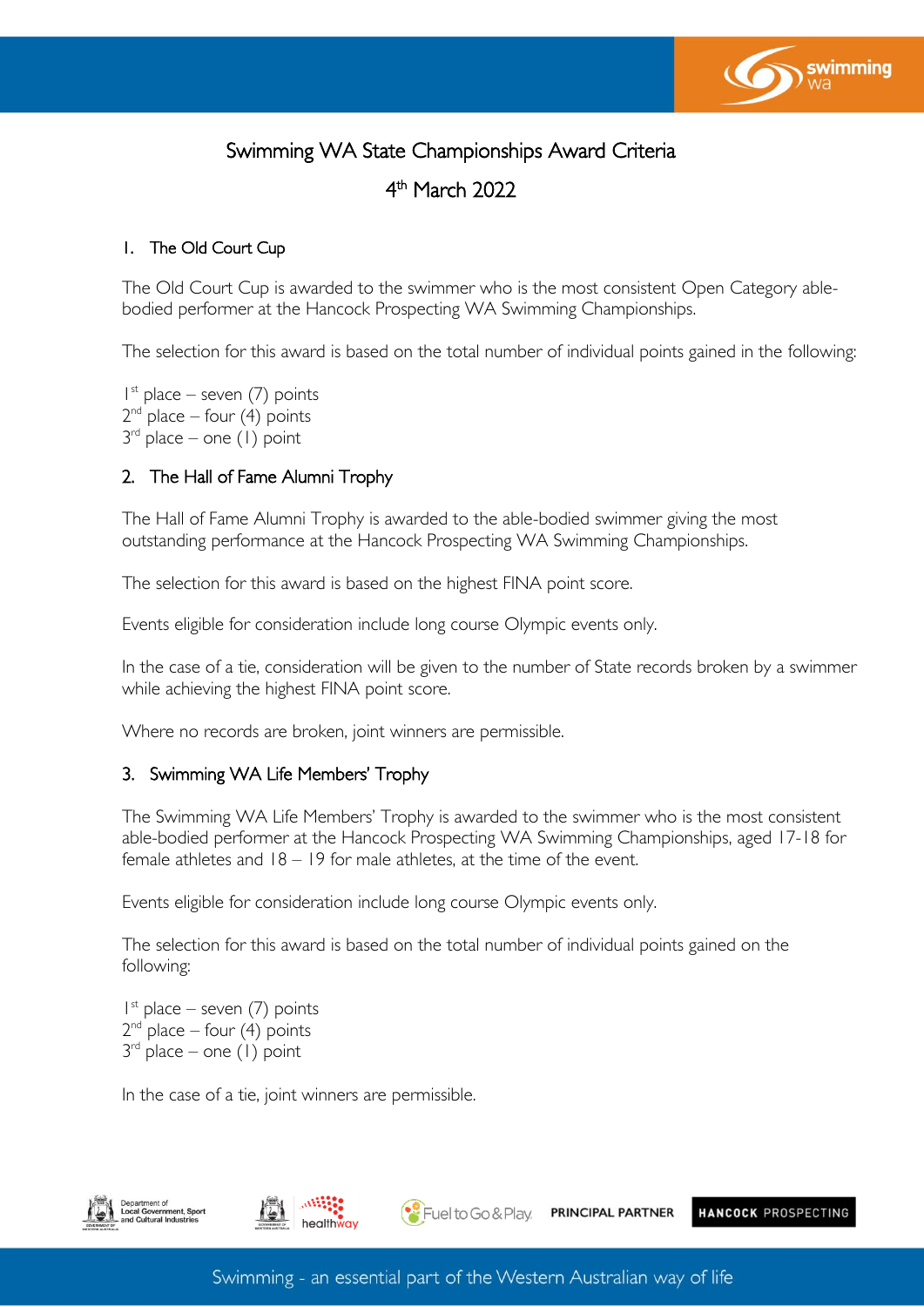

# 4. The Eamon Sullivan Trophy

The Eamon Sullivan Trophy is awarded to the able-bodied swimmer who is the most consistent performer at the Hancock Prospecting WA Swimming Championships, aged 16 years for female athletes or 17 years for male athletes, at the time of the event.

Events eligible for consideration include long course Olympic events only

The selection for this award is based on the total number of individual points gained on the following:

1 st place – seven (7) points  $2^{nd}$  place – four (4) points  $3<sup>rd</sup>$  place – one (1) point

In the case of a tie, joint winners are permissible.

# 5. The Jack Howson Trophy

The Jack Howson Trophy is awarded to the able-bodied swimmer who is the most consistent performer at Hancock Prospecting WA Swimming Championships, aged 15 years old for female athletes or 16 years old for male athletes, at the time of the event.

Events eligible for consideration include long course Olympic events only

The selection for this award is based on the total number of points gained in 100m freestyle, 100m backstroke, 100m breaststroke, 100m butterfly and 200m individual medley.

Points are awarded as follows; 1 st place – seven (7) points  $2^{nd}$  place – four  $(4)$  points  $3<sup>rd</sup>$  place – one (1) point

In the case of a tie, joint winners are permissible.





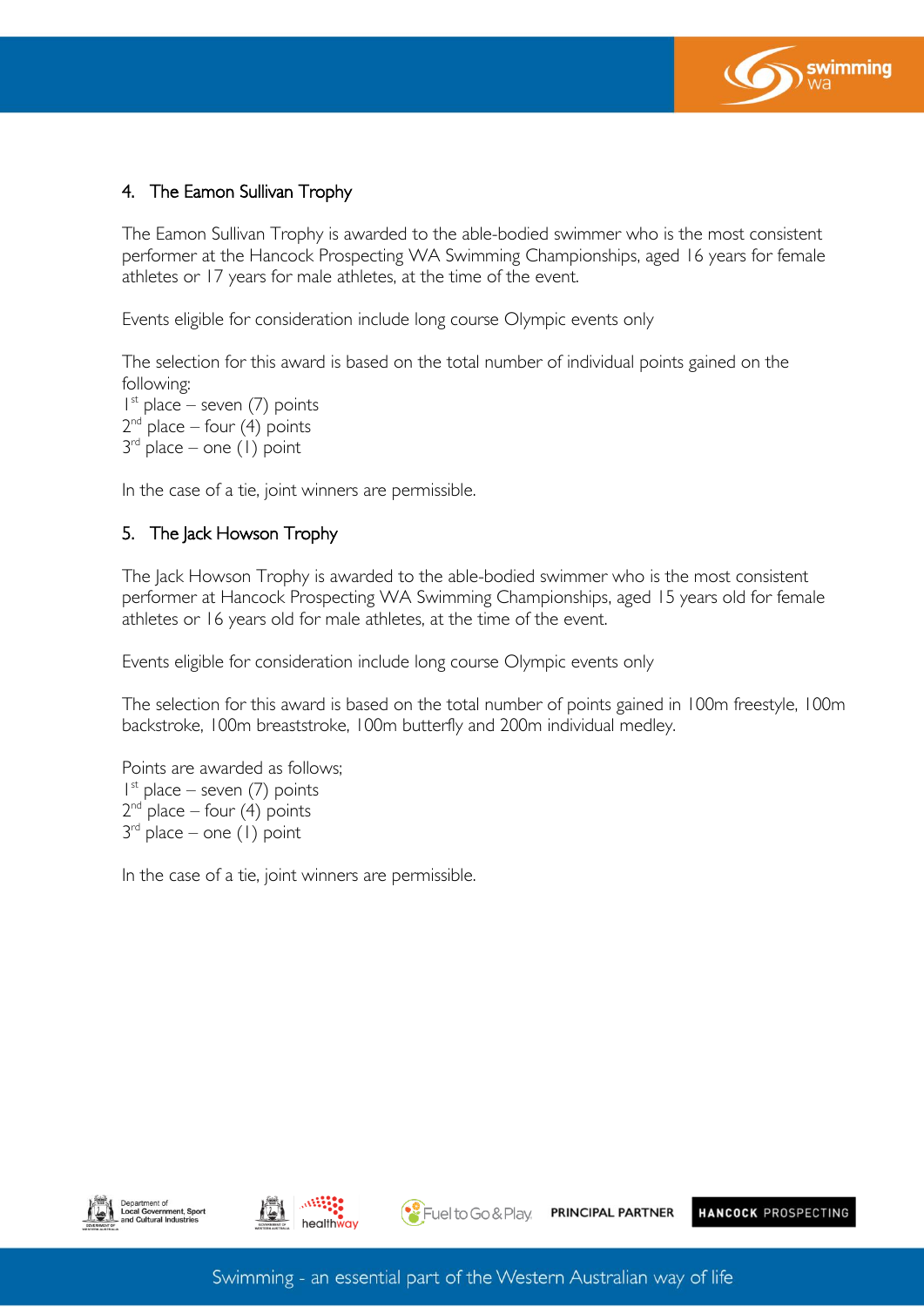

# 7. The Jennifer Reilly Trophy

The Jennifer Reilly Trophy is awarded to the able-bodied swimmer who is the most consistent performer at the Hancock Prospecting WA Swimming Championships, aged 14 years old for female athletes or 15 years old for male athletes, at the time of the event.

Events eligible for consideration include long course Olympic events only

The selection for this award is based on the total number of points gained in 100m Freestyle, 100m Backstroke, 100m Breaststroke, 100m Butterfly and 200m Individual Medley.

Points are awarded as follows; 1 st place – seven (7) points  $2^{nd}$  place – four (4) points  $3<sup>rd</sup>$  place – one (1) point

In the case of a tie, joint winners are permissible.

#### 8. The Frank Osman Memorial Shield

The Frank Osman Memorial Shield is awarded to the able-bodied swimmer who is the most consistent performer at the Hancock Prospecting WA Swimming Championships, aged 13 years old for female athletes or 14 years old for male athletes at the time of the event.

Events eligible for consideration include long course Olympic events only

The selection for this award is based on the total number of points gained in 100m Freestyle, 100m Backstroke, 100m Breaststroke, 100m Butterfly and 200m Individual Medley.

Points are awarded as follows; 1 st place – seven (7) points  $2^{nd}$  place – four (4) points 3 rd place – one (1) point

In the case of a tie, joint winners are permissible.